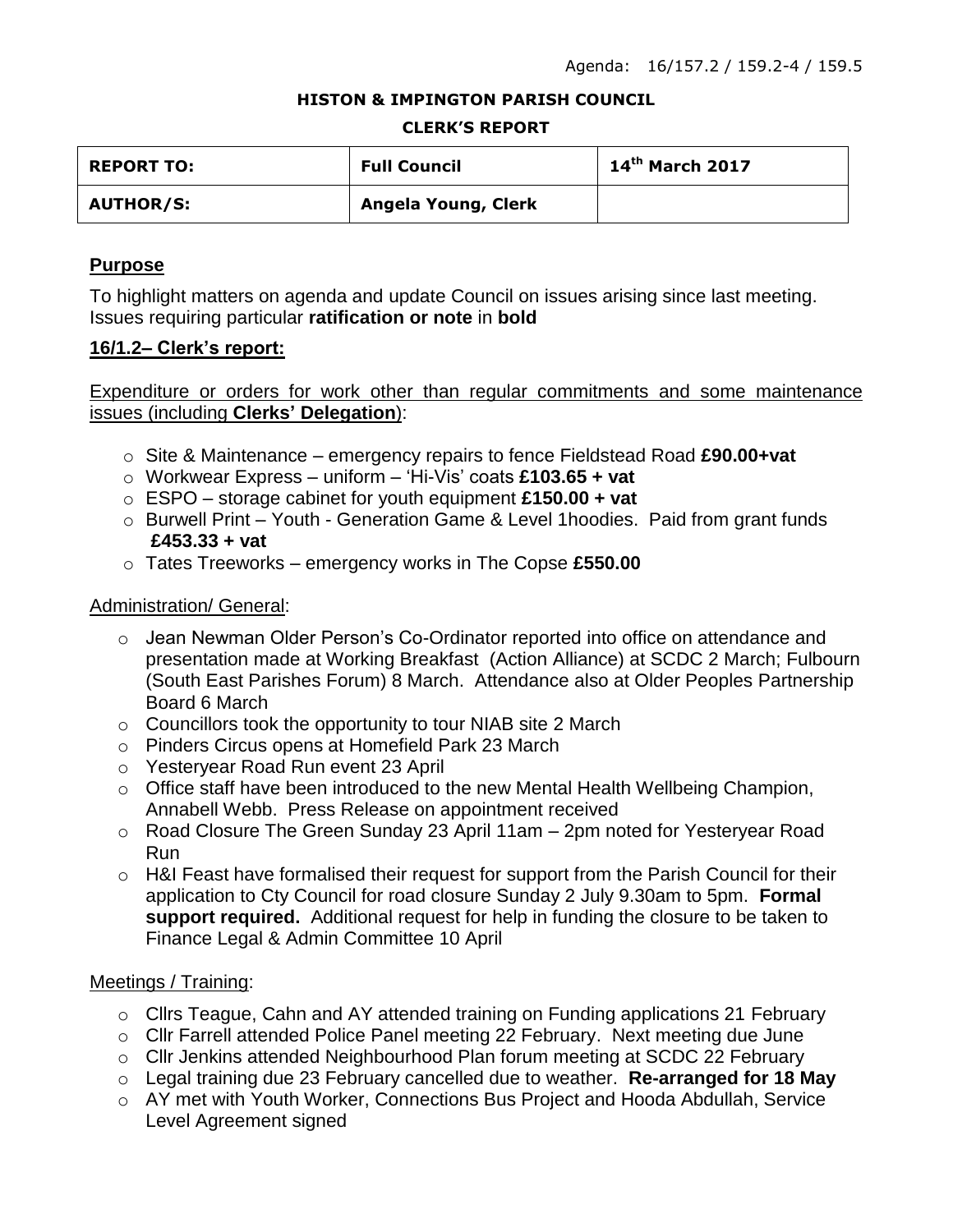- o Cllr Payne and AY met with Cllr Ewbank to look at a "Priorities chart" idea. **This idea will be reviewed by Finance Legal & Admin Committee 10 April** and reported back to Full Council with recommendations
- o Cllrs Payne and Ing, AY and LM met with LGPS representatives 13 March
- o Local Mental Health Forum meeting held 14 March papers provided to Council
- o AY and Cllr Davies attending CCVS Trustee/Fundraising event 16 March
- o Cllr Farrell attending Police Community Safety Day 18 March
- o Mobile Warden meeting due 21 March
- o Junior School development exhibition due 21 March
- o Cllr Teague attending Innovation Fund event at Over 30 March
- o Cllr Farrell attending Timebanking event 3 April
- o LGSS Pension Forum at Girton 25 April
- o Office staff attending SLCC Regional Training Seminar 27 April
- $\circ$  LGPAS have expanded training team details provided to Council. New training becoming available encouraging all Councils to act like a Council but "think like a business". Courses of note: "Managing Parkes, Amenity Land, Recreational Facilities and Trees"; "Community Infrastructure Levy"; Transparency Code for Larger Authorities"; New Procurement Regulations 2015"
- o Refresher Training: CPAPC advise a bespoke set of 3 sessions would cost £1,050, or a Saturday full session £700. **Input required from Councillors** on benefit of such training. Individual attendance at CAPALC sessions £105 each Councillor

# Staff matters and holiday/TOIL dates:

- o AY now routinely takes Wednesday as day off. LM continues to take Fridays. Both are subject to change if diary/workload dictates
- o **Please note clerk holiday dates in your diary if you are affected by attendance hours**
- $\circ$  CO normally now in parish office Tuesday Friday, with more limited hours Monday.
- o AC normally works Monday to Wednesday, term time only. AC last day working from Parish Office is Wednesday 29<sup>th</sup> March after which she will be based at the Baptist Church in Histon and employed by the Connections Bus Project
- o Office will be **closed Thursday 6 April and Thursday 27 April**
- $\circ$  AY Holiday: 28 April 2 May; 16 June
- o LM holiday: w/c 20 March; 25 May;
- o CO holiday: w/c 27 March; w/c 29 May
- o **Please let Clerk know your holiday dates** as this aids arrangements in the Council diary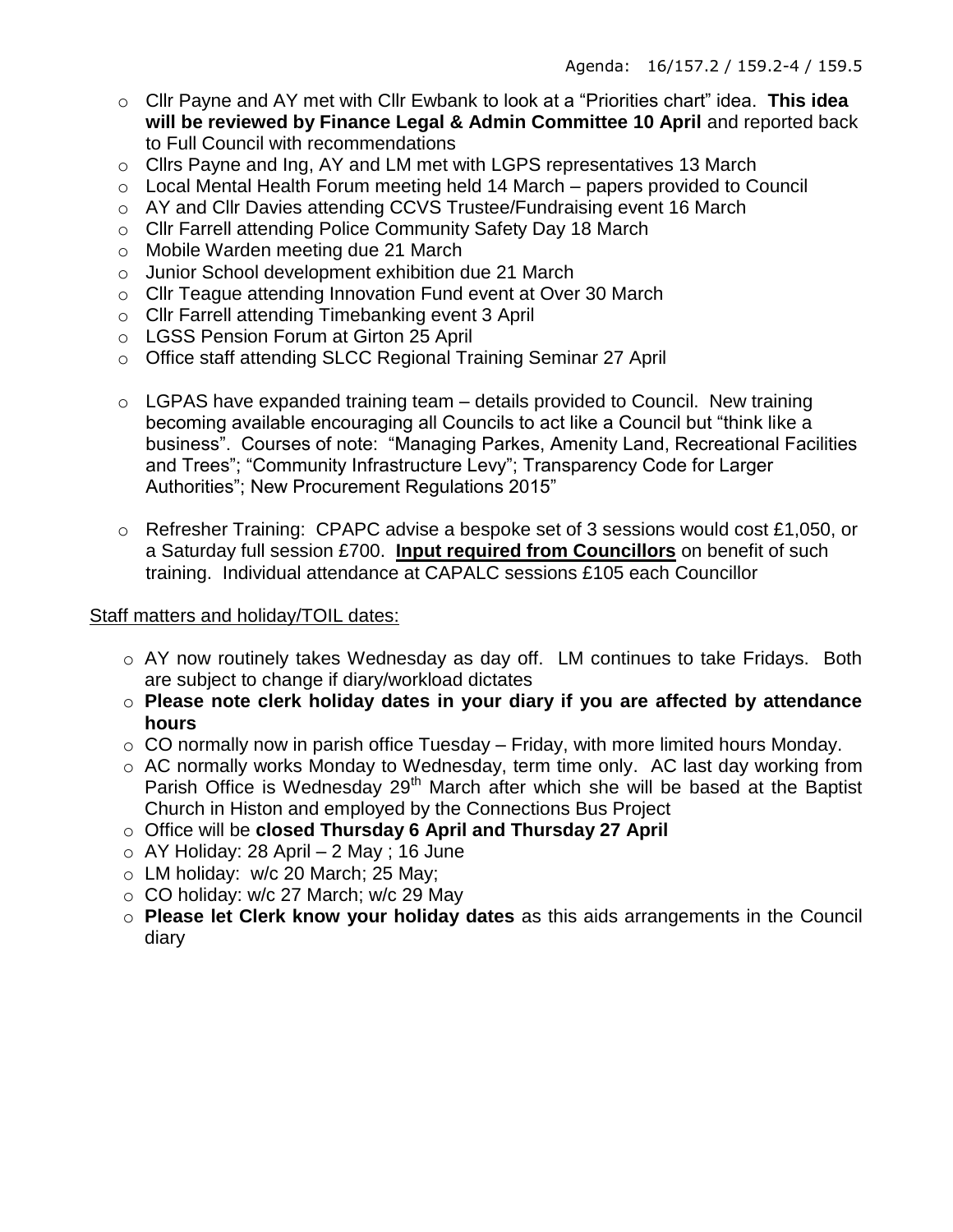# **16/159.5 – Standing Orders and Financial Regulations:**

Final versions of Orders and Regulations supplied for all. "Track changes" versions have been shared with Finance Legal & Admin Committee members who have had input. All items raised have been incorporated as far as possible and **I now ask members to consider accepting this review for immediate use.** Hard copies will not be provided in each pack although copies will be available to refer to. A full copy of all policies and Standing Orders and Financial Regulations will be provided to all at the Annual General Meeting, as required.

Apart from small changes in capitalisation, grammar, clearer meanings etc. **the main changes are as follows:**

# **Standing Orders:**

3l) I have removed reference to permission needed to film, record meetings, as this is now illegal

5e) I have made reference to Committees. Previously taken as read. We originally chose to state 4 years + 1 to fit in with council life plus 1 year. This has been changed now to 4 years. 4.8 "material variances" was explained as £200 or 15%. This has been removed 13. I have removed reference to Councillors with non-pecuniary interests, which is covered

under our Code of Conduct

17c) I have added in "on request" as we decided this was not necessary at FLA 18a) and c) – as new Fin Regs state £25,000 is the figure for procurement triggering (and the model states this model clause cannot be changed) I have changed accordingly. 18f) referred to out of date EU rules and has been removed

For all items under 18 we need to check on current EU regulations and whether these need further review. This will be done prior to the AGM when all policies and regulations will be accepted for the new financial year

# **Financial Regulations:**

The new model has been received and the document has been modelled on this. There are new rules for tenders etc and EU (for the moment!) that have to be incorporated (see <http://www.legislation.gov.uk/uksi/2015/102/contents/made> for Public Procurement document referred to therein).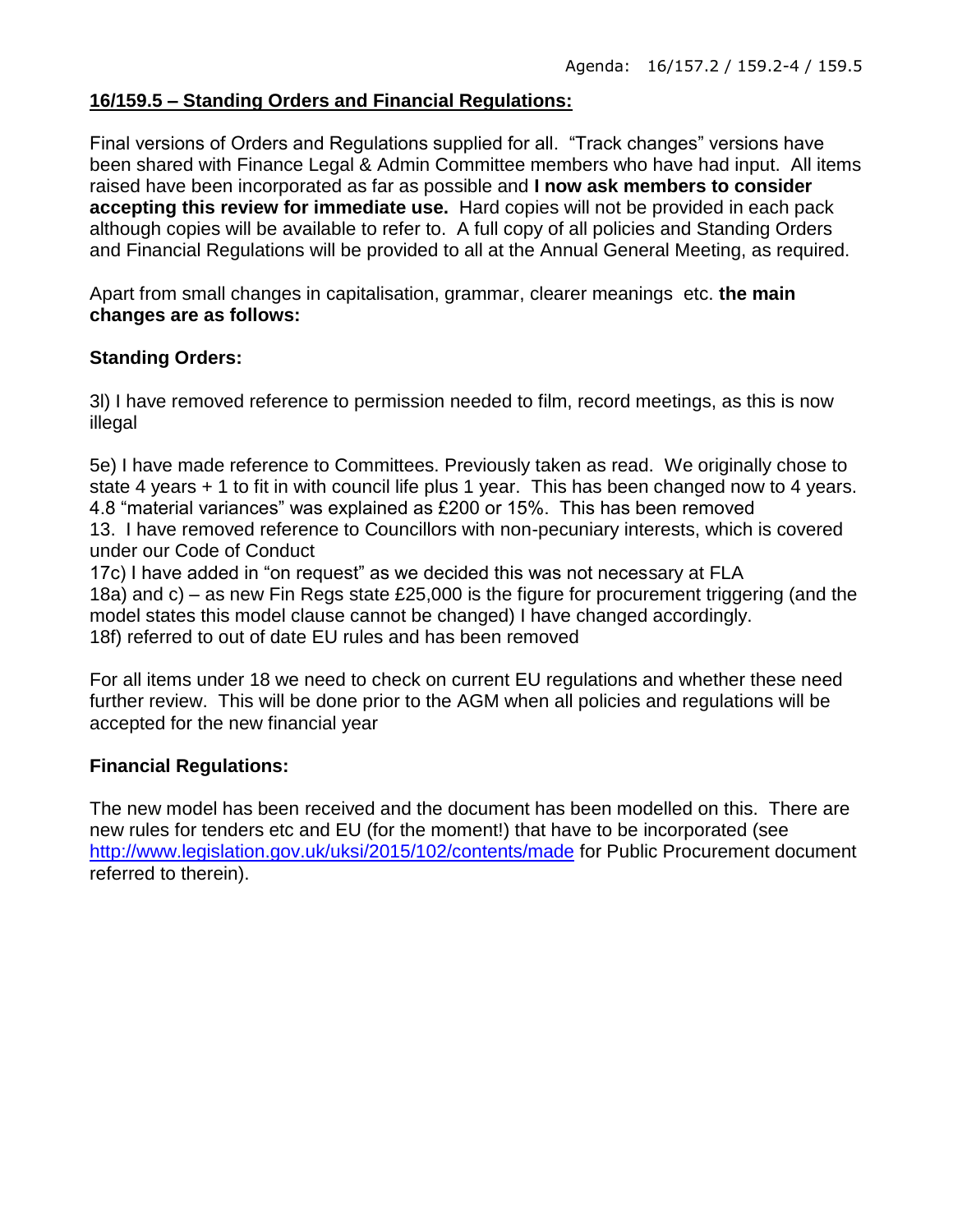## **HISTON & IMPINGTON PARISH COUNCIL**

### **FINANCE REPORT**

| <b>REPORT TO:</b> | <b>Full Council</b>                   | <b>15 March 2017</b> |
|-------------------|---------------------------------------|----------------------|
| <b>AUTHOR/S:</b>  | Lynda Marsh, Office<br><b>Manager</b> |                      |

# **Purpose**

To list accounts paid by delegated approval, and payment of outstanding accounts  $\circ$  Accounts paid by delegated approval – to note only:

| <b>Expenses paid</b><br>by DDR |                                                                                           |            |        |           |
|--------------------------------|-------------------------------------------------------------------------------------------|------------|--------|-----------|
| <b>Beneficiary</b>             | Description                                                                               | <b>Net</b> | Vat    | Gross     |
| Barclaycard                    | Uniforms, balance for office blinds, replacement<br>wall water heater, heater for Piaggio | 434.13     | 83.83  | 517.96    |
| London Fuel Ltd                | Unleaded fuel                                                                             | 5.81       | 1.16   | 6.97      |
| PHS Group                      | Sanitary waste disposal - annual contract                                                 | 298.93     | 59.79  | 358.72    |
| Information<br>Commissioner    | Annual registration fee                                                                   | 35.00      |        | 35.00     |
| <b>British Telecom</b>         | Felephone and broadband                                                                   | 228.86     | 45.77  | 274.63    |
| <b>After 1 April</b>           |                                                                                           |            |        |           |
| <b>PWLB</b>                    | Pavilion Ioan - pmt 23 of 50, completion Ioan -<br>pmt 21 of 48                           | 12,155.10  | ٠      | 12,155.10 |
| <b>Total</b>                   |                                                                                           | 13,157.83  | 190.55 | 13,348.38 |

| <b>Expenses paid</b><br>by cheque |                                        |        |       |        |
|-----------------------------------|----------------------------------------|--------|-------|--------|
| <b>Beneficiary</b>                | Description                            | Net    | Vat   | Gross  |
| <b>Burwell Print</b>              | Youth – printed Hoodies (grant funded) | 453.33 | 90.67 | 544.00 |
| Total                             |                                        | 453.33 | 90.67 | 544.00 |

### **Accounts for approval:**

| <b>Expenses paid by</b><br><b>BACS</b> |                                              |            |        |          |
|----------------------------------------|----------------------------------------------|------------|--------|----------|
| <b>Beneficiary</b>                     | Description                                  | <b>Net</b> | Vat    | Gross    |
| CSA                                    | Wash room supplies                           | 21.00      | 4.20   | 25.20    |
| Roger Hovells                          | Office cleaning                              | 30.00      |        | 30.00    |
| A C Cowley                             | Youth - travel expenses                      | 52.65      |        | 52.65    |
| Landlords Lunchbox                     | Youth - Level 1 room hire (HFC)              | 60.00      |        | 60.00    |
| CamAlarms Ltd                          | Half yearly 50% service of fire alarm system | 68.00      | 13.60  | 81.60    |
| Site & Maintnenace                     | Emergency repair to fence Fieldstead Road    | 90.00      | 18.00  | 108.00   |
| <b>H&amp;I Community</b>               | Youth - VOPC time cost for Generation Game   | 120.00     |        | 120.00   |
| Sarah Cloughly                         | Youth worker - Level 1, Babysitting course   | 135.00     |        | 135.00   |
| <b>Travis Perkins</b>                  | Paint, postcrete                             | 124.64     | 24.93  | 149.57   |
| Ridgeons                               | Sand                                         | 180.15     | 36.03  | 216.18   |
| L M Dewar Cleaning                     | Pavilion - February + light bulbs            | 323.41     |        | 323.41   |
| <b>Gaskin Brothers Ltd</b>             | Repair wet pour safety surface at rec        | 325.00     | 65.00  | 390.00   |
| <b>Tates Treeworks</b>                 | Emergency work – elm and sycamore            | 550.00     |        | 550.00   |
| <b>ESPO</b>                            | Replacement litter bin, pitch marker, office | 483.82     | 96.78  | 580.60   |
|                                        | supplies                                     |            |        |          |
| P A Collacott & Co                     | Replacement lamps on MUGA inc. hire of       | 1,066.00   | 213.20 | 1,279.20 |
|                                        | 'cherrypicker'                               |            |        |          |
| <b>Buchans Landscape</b>               | Kings Meadow, work at allotments             | 1,794.00   | 358.80 | 2,152.80 |